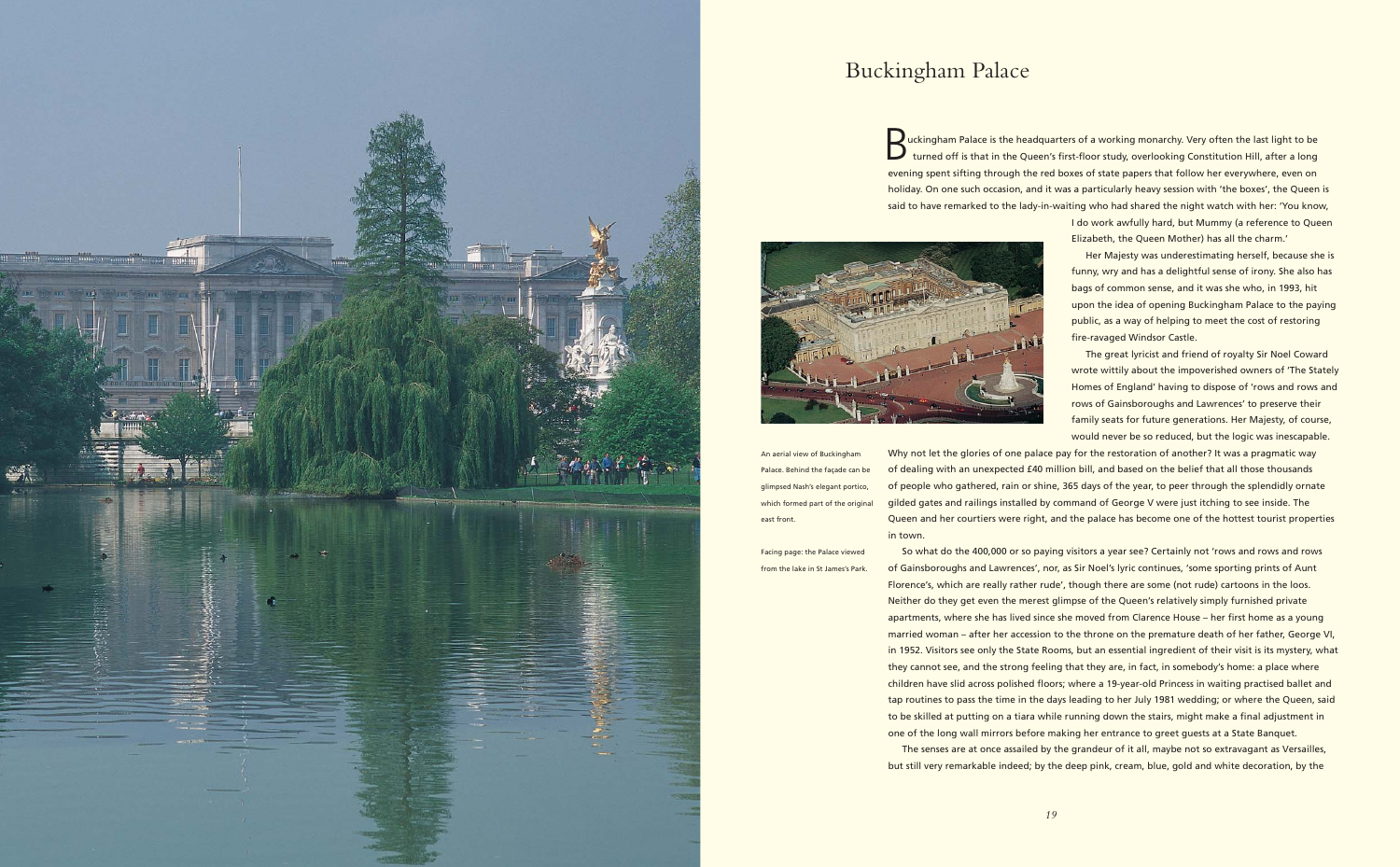The first building on the site was built in 1677 for Lord Arlington. It was transformed and enlarged in 1702–5, when the first Duke of Buckingham and Normanby built himself a redbrick country house at the interface of the Charles II's new canal and Mall. The Duke was delighted with his new house and wrote, 'The avenues … are along St James's Park, through rows of goodly elms on one hand, and gay flourishing elms on the other.' Queen Anne, however, was not pleased, since it now appeared that the royal park was laid out for the house, rather than vice versa. The solution, which did not materialise until 1762, was for the monarch to buy Buckingham House. It was purchased by George III for £28,000 as a family home and known as the Queen's House. Fourteen of his children were born there.

The creation of Buckingham Palace as a symbol of national greatness, after the victories of the Napoleonic wars, was due to George IV, who, despite a dissolute private life, had the most exquisite taste when it came to buildings, pictures and furniture. He declared that Carlton House, on which he had spent a prodigious amount of money, was unsuitable for a King of England and that Buckingham House, his childhood home, must be rebuilt. The government reluctantly agreed that a sum that 'might not be less than £200,000' should be spent on its 'repair and improvement', while the King instructed John Nash to rebuild and enlarge the house in Bath stone. The bill eventually came to £700,000.

Buckingham House, bought by George III in 1762 as a family home. This picture dates from 1819 before George IV's rebuilding and the creation of Buckingham Palace.

George IV, as Prince Regent in 1814, by Sir Thomas Lawrence.

Diana meets World War II veterans outside Buckingham Palace during the celebration to mark the 50th anniversary of VJ Day.





The present palace is the culmination of several remodellings from previous houses. There was once a mulberry garden on the site, planted by James I to encourage the silk industry, but the royal gardeners were less than assiduous in their homework and planted black mulberries, rather than the white variety on which silkworms feed. The mulberry garden then degenerated into what amounted to an open-air brothel, which according to the diarist Samuel Pepys, was a draw for a 'rascally, whoring, roguing' class of person.

crystal chandeliers, the exquisite workmanship of the furniture and porcelain – some of it the former property of dispossessed French aristocrats and bought by that most extravagant of collectors the Prince Regent, later George IV, in the aftermath of the French Revolution. But what tantalises many visitors is what lies behind the locked, highly polished wooden and gilt doors that lead to off-limits areas. The answer is: 52 royal and guest bedrooms, 188 staff bedrooms, 92 offices, 78 bathrooms and lavatories, a kitchen complex, staff dining rooms, a cinema, the court post office, a police station and a swimming pool once frequently used by Princess Diana and Princess Margaret.

Buckingham Palace is a very busy place, with constant comings and goings; incoming ambassadors to present their credentials, bishops to 'do homage' on appointment, judges, and hundreds of official callers whose business is concerned with that of the world's most famous monarchy. While Parliament is in session the Prime Minister arrives every Tuesday at 6.30 p.m. for his weekly audience with the Queen. Tony Blair is Her Majesty's tenth Prime Minister, and like his predecessors is listened to carefully and questioned adroitly by the woman who, because of the length of her reign and extent of her experience, is probably better informed on politics than any other in Britain. Then there are the 'getting to know you' receptions and lunches, two full-scale State Visits a year, and in summer three garden parties, attended by 27,000 guests.

All this, and the organisation and running of the Queen's official programme, let alone that of Prince Philip and other members of the Royal Family, means a lot of work. Almost 400 people are employed at Buckingham Palace, and if a visitor did manage to escape the vigilant eye of one of the attendants that discreetly patrol the State Rooms during the public opening and stray behind those imposing doors, he or she could face a roomful of surprised secretaries, busy behind their computers, or a footman cleaning silver.



Balcony scene. The Prince and Princess of Wales on the Palace balcony after their marriage at St Paul's Cathedral, on 29 July 1981.